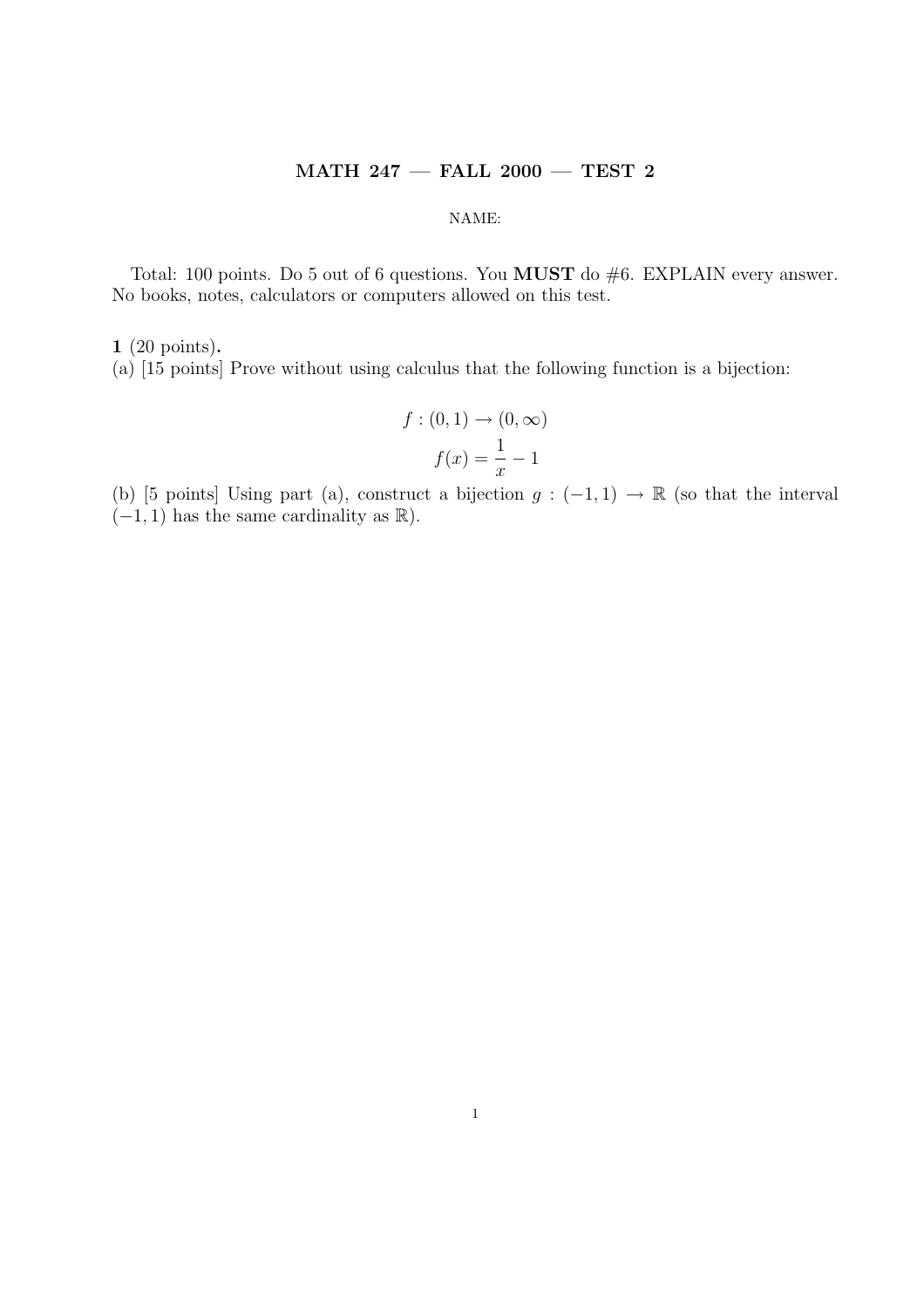2 (20 points). Suppose that  $S = \{a_1, a_2, a_3, \ldots\}$  is a countable set. Explain why each infinite subset of  $S$  is also countable.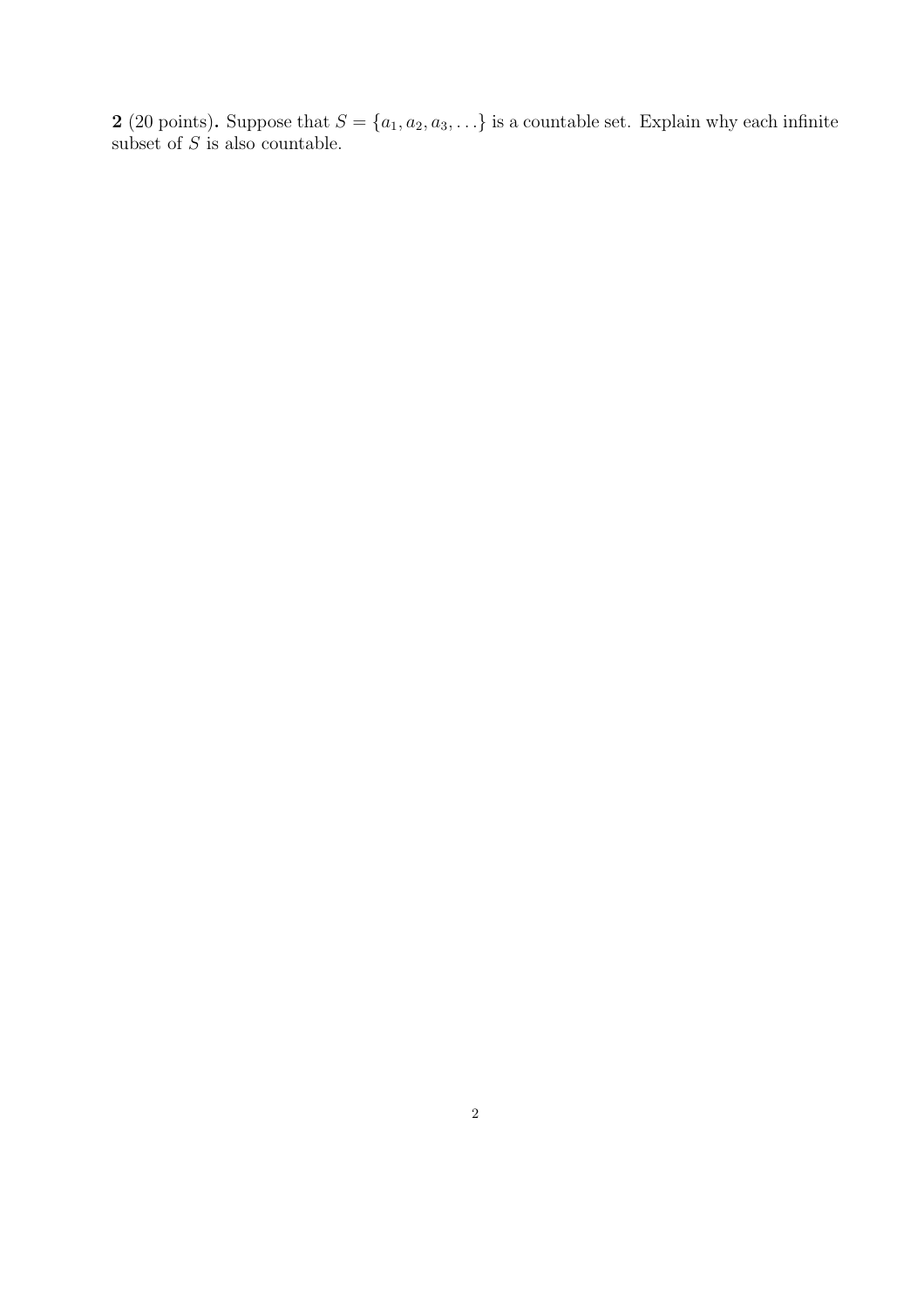**3** (20 points). Let [n] be the set  $\{1, \ldots, n\}$ . Show that

$$
\sum_{A\subseteq[n]} \sum_{B\subseteq[n]} |A \cap B| = n(2^{n-1})^2.
$$

Hint: count in two ways the set of triples  $(x, A, B)$ , where  $A, B \subseteq [n]$  and  $x \in A \cap B$ .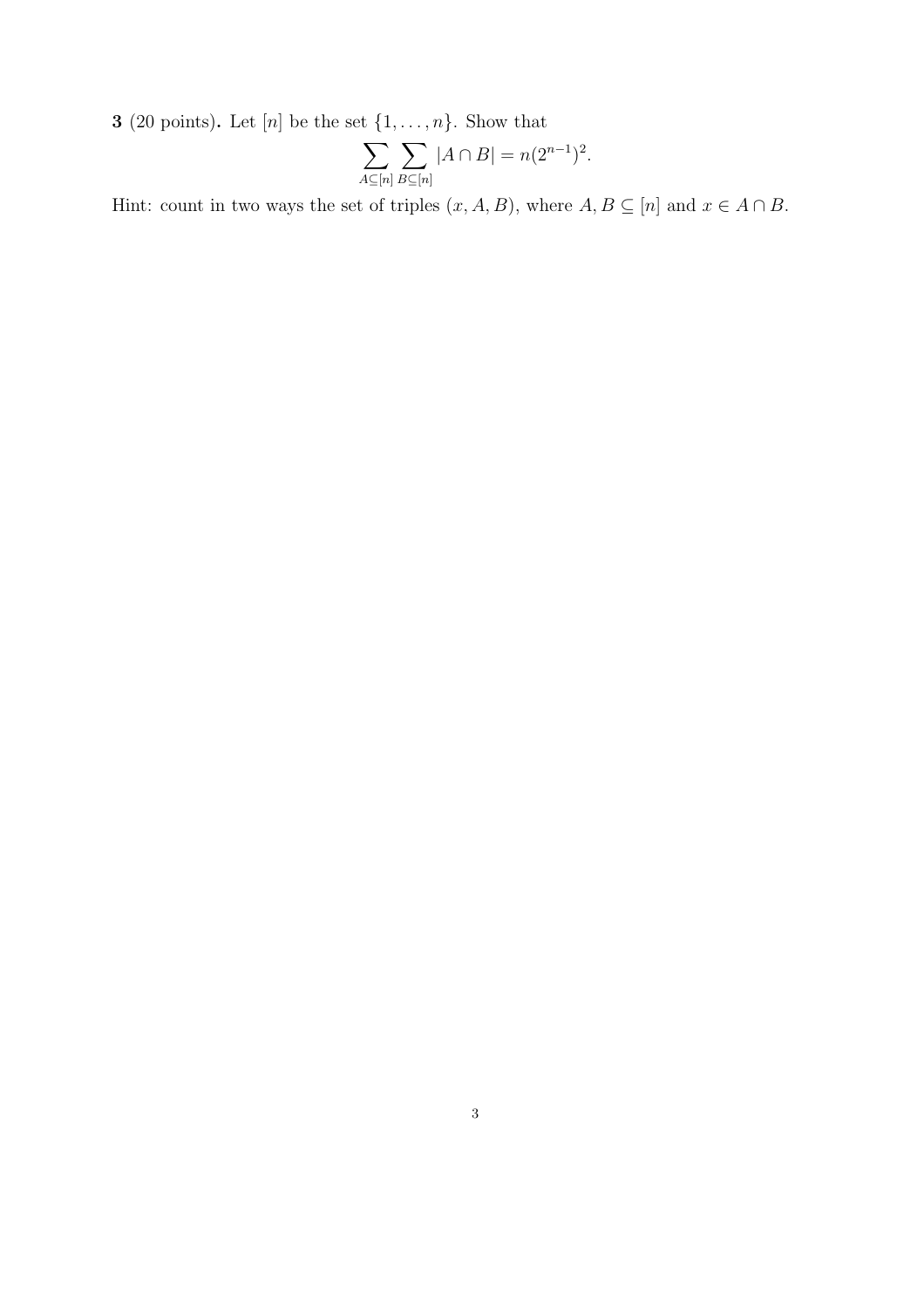4 (20 points). Consider a standard 52-card deck.

(a) [4 points] How many different 5-card hands are there? [You need not evaluate the binomial coefficient in your answer.]

(b) [12 points] How many 5-card hands have at least three cards with the same rank?

(c) [4 points] What is the probability that a random 5-card hand has at least three cards with the same rank?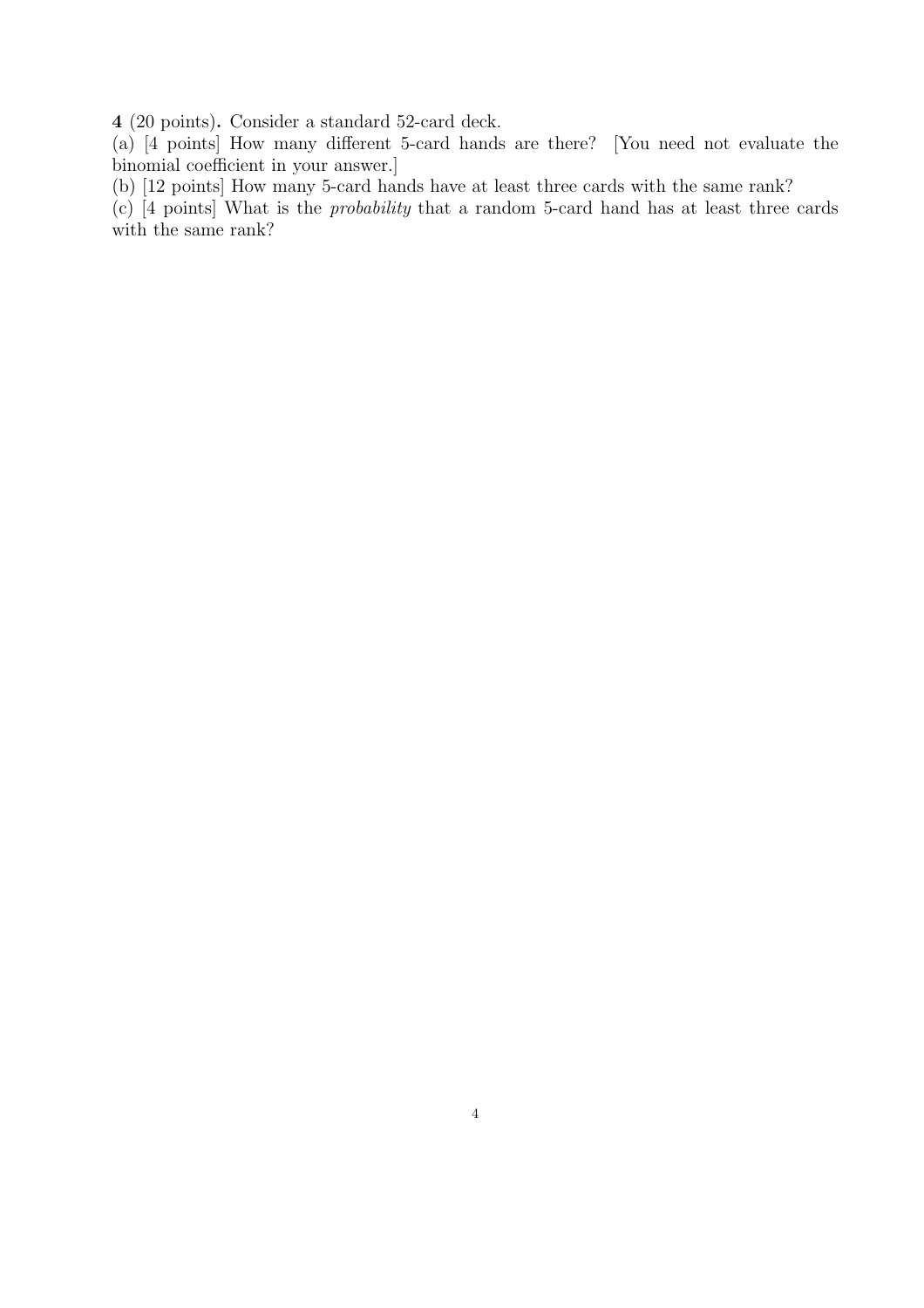**5** (20 points). Let  $k \in \mathbb{N}$ . Prove that if  $\sqrt[3]{k}$  is a rational number then  $k = m^3$  for some  $m\in\mathbb{N}.$ 

Hint: use the prime factorizations of one or more numbers.